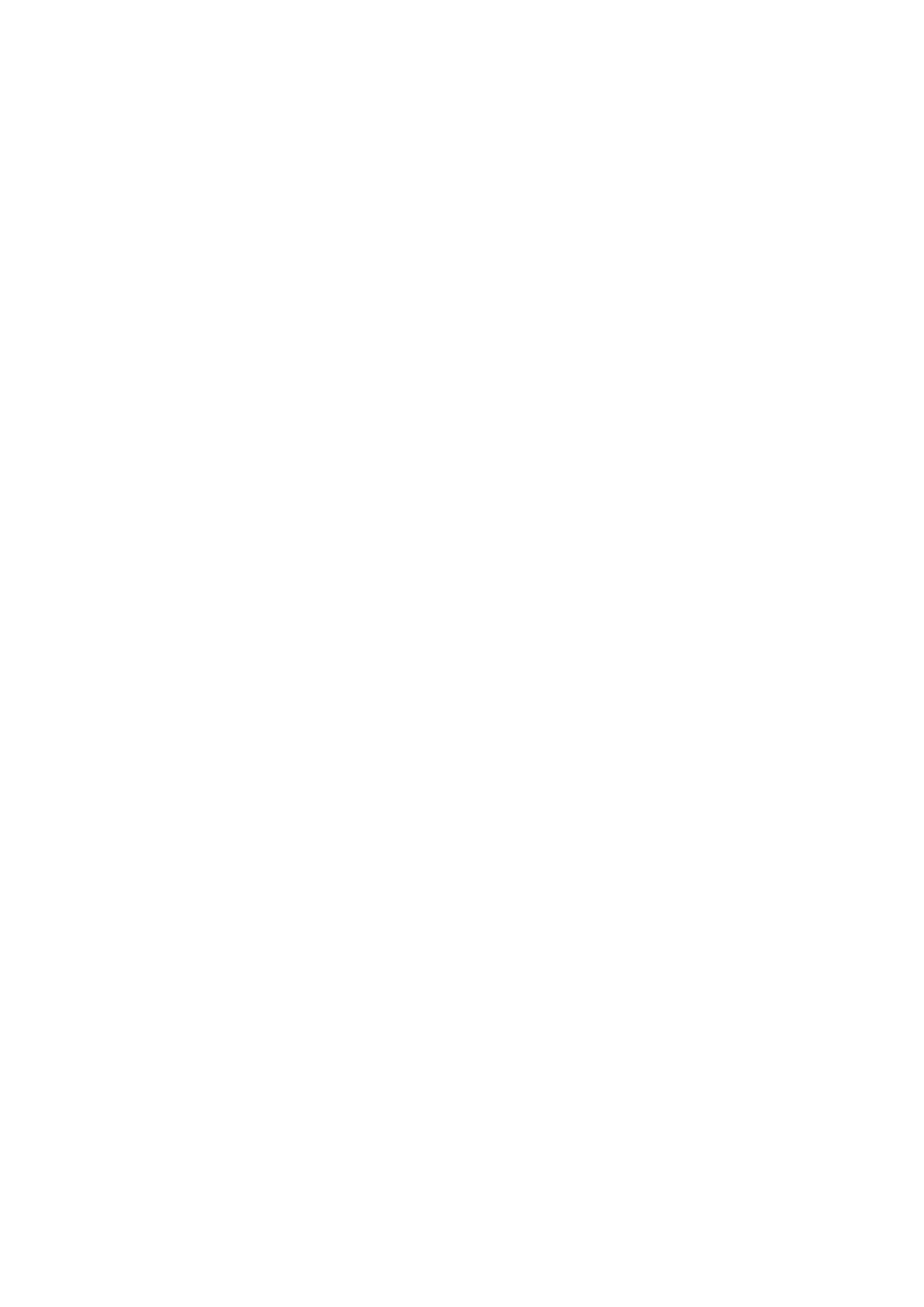### **STRATEGIC PLANNING IN SOUTH WEST HERTFORDSHIRE**

**Memorandum of Understanding** between Dacorum Borough Council Hertsmere Borough Council St Albans City & District Council Three Rivers District Council Watford Borough Council Hertfordshire County Council

This Memorandum of Understanding (MoU) sets out how cooperation between the five local planning authorities in South West Hertfordshire and Hertfordshire County Council will be managed in respect of strategic planning issues.

The Localism Act 2011 places a Duty to Cooperate on local planning authorities and county councils<sup>[1](#page-2-0)</sup> (amongst other public sector organisations), requiring them to engage constructively, actively and on an on-going basis in the preparation of plans where this involves strategic matters. Local planning authorities will be tested in relation to legal compliance with the Duty at examination, as well as whether strategic cooperation has resulted in a 'sound' and robust approach to delivering strategic objectives.

The Neighbourhood Planning Act  $2017<sup>2</sup>$  $2017<sup>2</sup>$  requires local planning authorities to "identify the strategic priorities for the development and use of land in the authorities' area and set out policies to address those priorities in the development plan documents, taken as a whole. This clause was included to allow greater flexibility in the way that local planning authorities prepare local planning documents, and specifically to support the preparation of 'strategic' local plans, whether prepared individually or jointly with neighbouring authorities. However, several recent announcements from Government on proposed planning reforms indicates strongly that the Government's preferred approach is for

-

<span id="page-2-1"></span><span id="page-2-0"></span> $1$  Localism Act 2011, Section 110.<br>
<sup>2</sup> Neighbourhood Planning Act Part 1, Section 8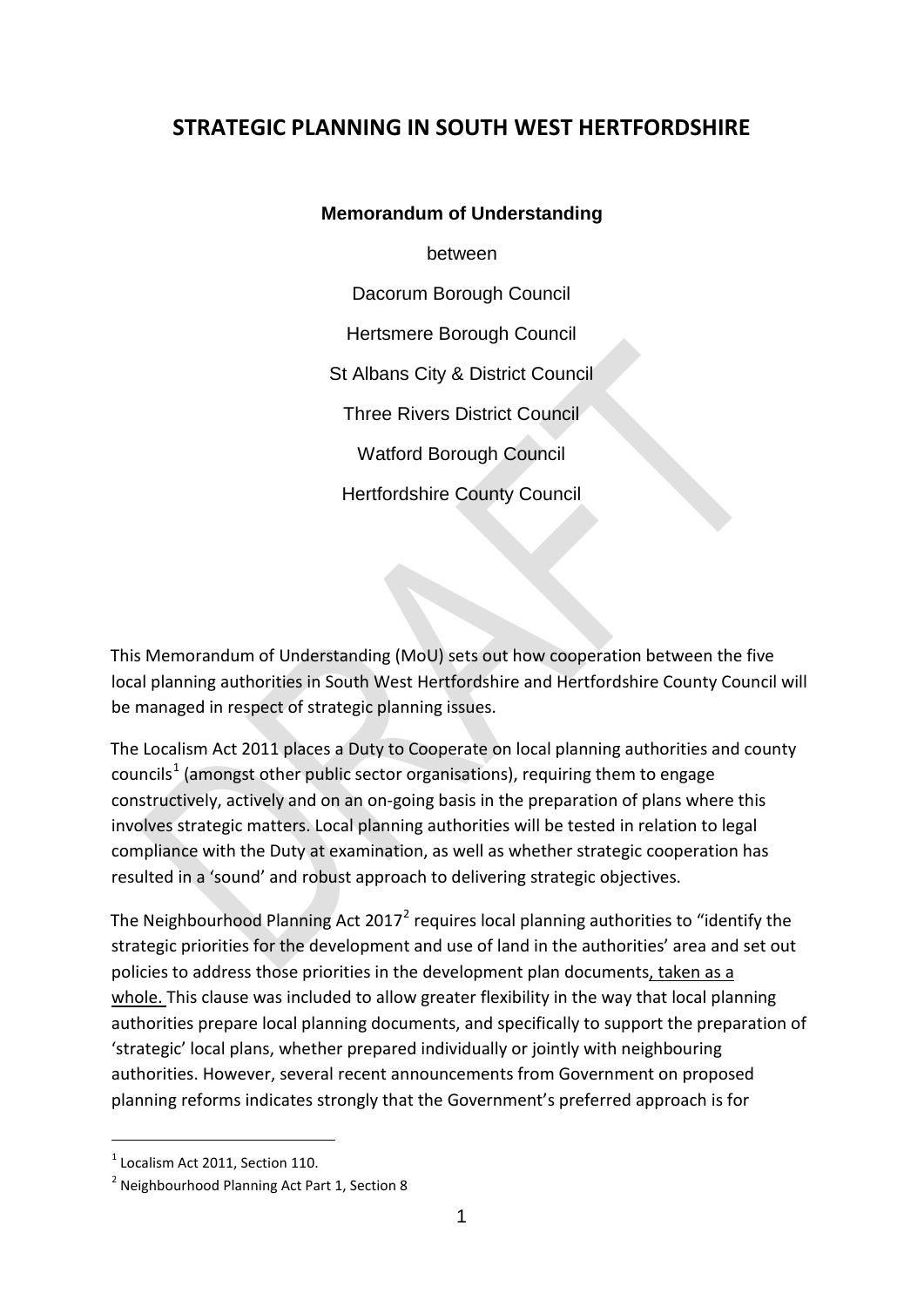strategic priorities to be managed on a joint basis across housing market areas through the use of joint spatial plans.

Building on the existing strong foundations of cooperation developed through the Duty to Cooperate, the Local Authorities have agreed to move to a more formal approach to strategic planning. This will be developed through a 'portfolio' of plans, with a Joint Strategic Plan (JSP) setting out strategic spatial and infrastructure priorities that are considered to be of mutual benefit, prepared alongside a suite of Local Plans to manage delivery within each of the local planning areas.

Work on the JSP will be steered within the governance structure of the Joint Member and Officer Board (JMOB) to ensure that it aligns with other strategic priorities. Although the JSP will be prepared on the basis of collaboration, formal decisions on the JSP at key stages in its preparation (identified in each local planning authorities' Local Development Scheme) will be taken by the individual local planning authorities which will continue to retain the statutory local planning duty (as set out in the 2004 Planning and Compulsory Purchase Act and the 2017 Neighbourhood Planning Act).

A Statement of Common Ground (SoCG) will be prepared by the Authorities, setting out the process and timetable for the plan, what local delivery plans will be needed (and how current local plans will be managed through the transition process), governance and working arrangements, and the key evidence needed to support the JSP. Although the focus will be strategic development (housing and economic development) and infrastructure, other strategic priorities may be included where they are required to support delivery of the long term shared vision for South West Hertfordshire. The Statement will be reviewed on an ongoing basis and updated as and when needed. This will form key evidence to support the JSP and individual Local Plans and should therefore be made available on each of the partner authority's websites.

In preparing the JSP, all partners agree to:

- Engage constructively, actively, openly and on an on-going basis in relation to strategic planning matters under the Duty to Cooperate (or equivalent processes);
- Ensure a broad and consistent approach to strategic planning and development issues in South West Hertfordshire;
- Support better alignment between strategic planning, infrastructure and investment priorities in South West Hertfordshire;
- Adhere to the governance structure set out in this document and ensure that activities are delivered, actions are taken and communications are made as required;
- Be accountable for ensuring that the role and responsibilities as agreed in the Statement of Common Ground are adhered to;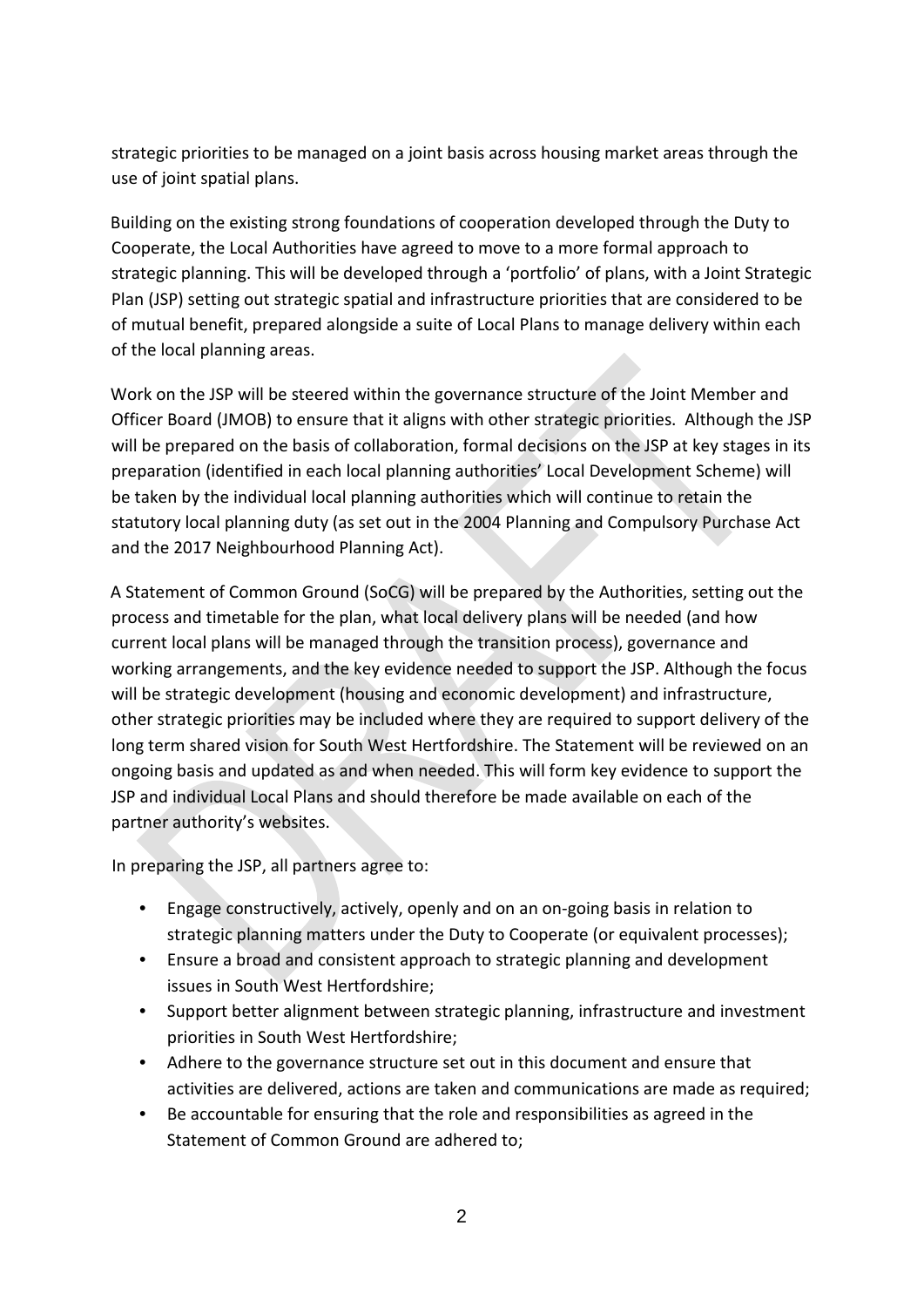- Be open and communicate about concerns, issues and opportunities in respect of collaboration and joint working;
- Act in a timely manner, recognising the time critical nature of consultations, technical projects and plan preparation;
- Adhere to statutory requirements. Comply with applicable laws and standards, data protection and freedom of information requirements;
- Encourage, develop and share best practice in strategic planning matters;
- Ensure adequate resources and staffing are in place to undertake effective collaboration and joint working (resources to be agreed by the South West Hertfordshire Authorities through the Statement of Common Ground).
- Seek to align informal and formal decision making to ensure the completion of key stages works effectively for all partners

#### **Area Covered**

For the purposes of this MoU the geographic area of South West Hertfordshire applies to the administrative areas of Dacorum Borough Council, Hertsmere Borough Council, St Albans City & District Council, Three Rivers District Council and Watford Borough Council.

#### **Status**

This MoU cannot override the statutory duties and powers of the parties and is not enforceable by law. However, the parties agree to the principles set out in this MoU.

This MoU is not a development plan, nor a legally binding document, but will be used in the consideration of how the local authorities have jointly approached strategic planning issues and legal compliance with the Duty to Cooperate.

This MoU may be supported by other documentation, and other subject specific MoUs, which set out in more detail how the parties will work together to tackle more detailed matters with respect to strategic planning in South West Hertfordshire.

It is accepted that an individual party or group of parties that are signatories to this MoU may also be signatories to other MoUs between themselves, or with other parties outside South West Hertfordshire in respect of the Duty to Cooperate.

#### **Key outputs of this MoU are:**

- A Joint Strategic Plan (JSP) setting out strategic spatial and infrastructure priorities across South West Hertfordshire;
- A Delivery Strategy setting out how the strategic policy framework of the JSP will be delivered, accompanied by a risk assessment and risk management plan;
- A Statement of Common Ground setting out how a JSP will be delivered, what the evidence base is, including identification of various development needs;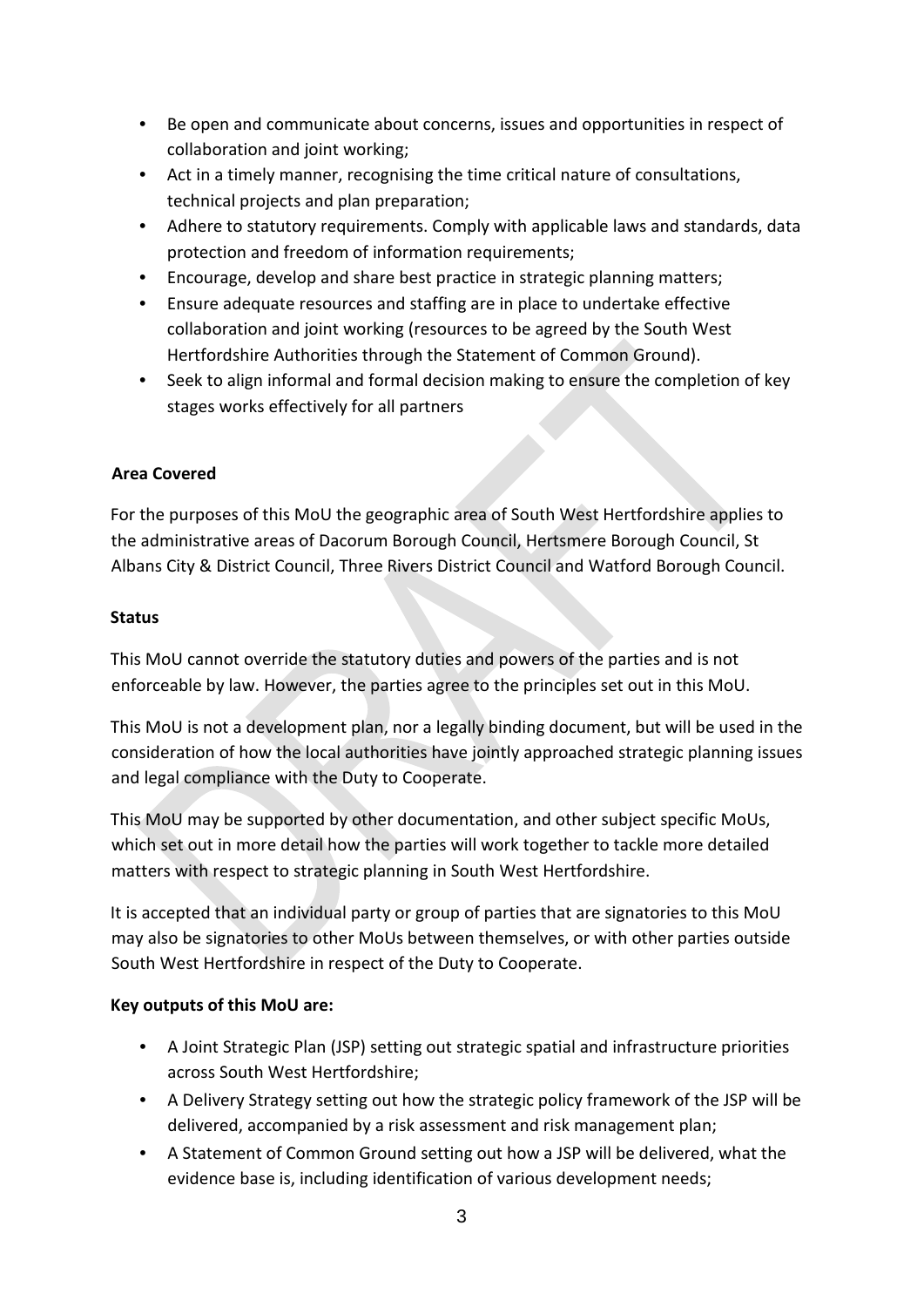• A JSP monitoring process to chart and monitor delivery of the JSP.

#### **Governance, Roles and Responsibilities**

Preparation of the Joint Spatial Plan and associated Delivery Strategy will be steered under the governance arrangements of a Joint Member and Officer Board (JMOB). Formal decisions on the JSP at key stages (to be set out in individual Local Development Schemes) will be taken by individual Local Planning Authorities on the advice and recommendations of JMOB. The JMOB will comprise the Leader and the Chief Executive (or equivalent) from each of the District/Borough authorities and the Portfolio Holder and Lead Planning Officer from Hertfordshire County Council.

A Strategic Planning Members Group (SPMG) will be accountable for the overall project management of the JSP, supported by a Strategic Planning Officers Group (SPOG). The SPMG will comprise political representatives from each of the partners (to be appointed by individual authorities) with appropriate authority to make key decisions on progress with the SoCG and JSP. The SPOG will comprise the Heads of Service (or equivalent) from each of the partner authorities, and the lead officer for strategic planning.

'Task and finish' groups will be used to develop specific policy areas, to be identified by the SPMG as and when needed.

Terms of Reference for all groups will be established, setting out the roles, responsibilities and administration. These will be agreed by all partners and reviewed annually to ensure they remain relevant.

Local authorities should ensure that adequate resources are provided in order to undertake the joint work programme as set out in the Statement of Common Ground. Additional resources may be provided by other relevant bodies, as agreed to undertake specified tasks under the work programme.

#### **Review of the MoU**

This MoU is effective from the date it is signed by the Chief Executive and Leaders of all parties. It will be reviewed as and when indicated through the Statement of Common Ground.